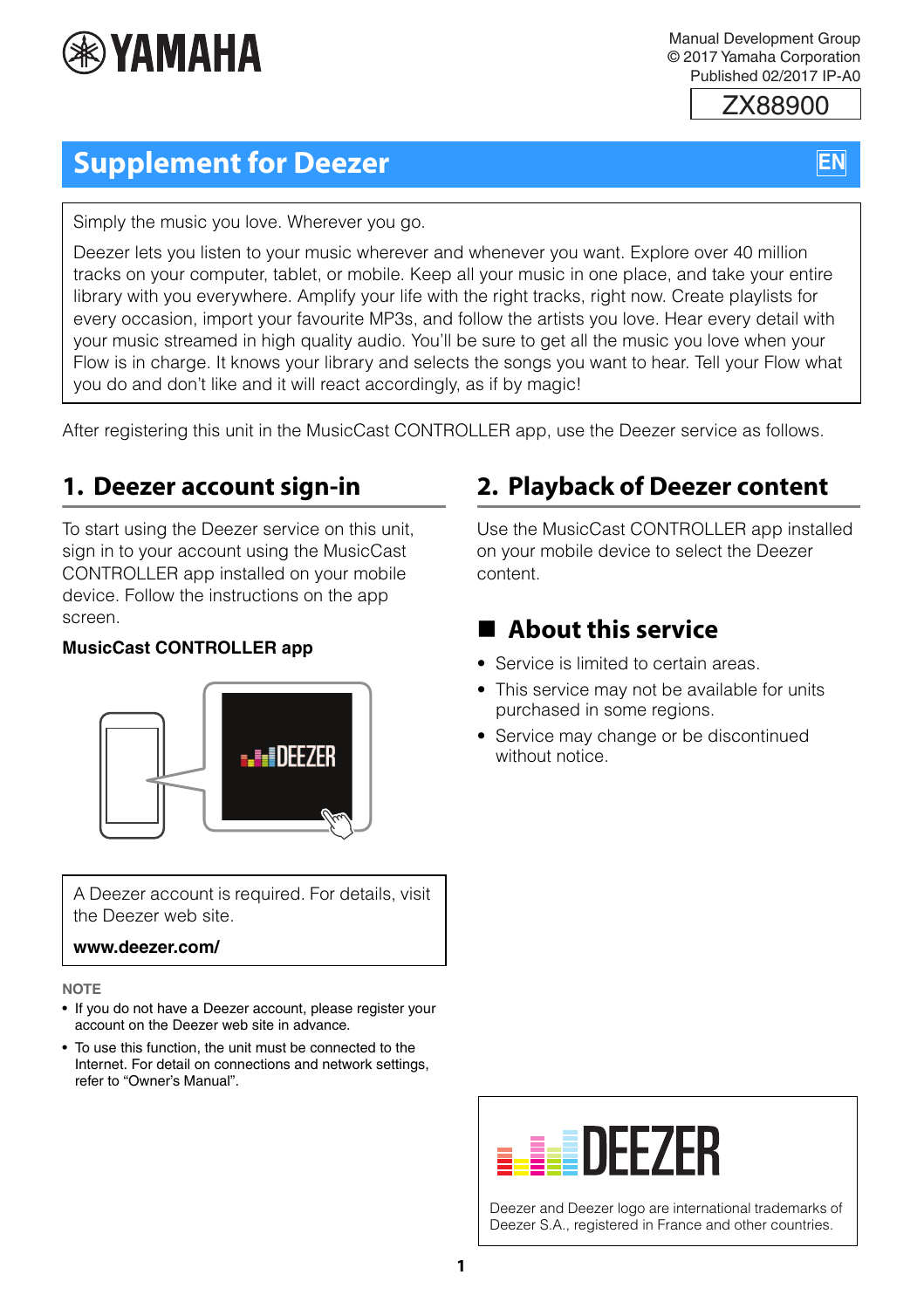Toute la musique. Partout avec vous.

Deezer, c'est la musique où et quand vous voulez. Accédez à 40 millions de titres en streaming depuis votre ordinateur, tablette ou mobile. Vivez au rythme de vos albums et playlists préférés en qualité audio supérieure. Dans votre bibliothèque, créez des playlists pour chaque moment, importez vos MP3 fétiches et suivez les artistes qui vous inspirent. Retrouvez toute votre musique au même endroit. Et emportez-la avec vous. Avec votre Flow, vous êtes certain de tomber sur la musique que vous avez envie d'écouter. Il connaît votre bibliothèque et vous propose une sélection de titres à votre image. Dites-lui aussi ce que vous aimez, ce que vous n'aimez pas, il s'adapte à vos goûts, comme par magie.

Après avoir enregistré cette unité dans l'application MusicCast CONTROLLER, utilisez le service Deezer comme suit.

### **1. Connexion à votre compte Deezer**

Pour utiliser le service Deezer sur cette unité, connectez-vous à votre compte à l'aide de l'application MusicCast CONTROLLER installée sur votre dispositif mobile. Suivez les instructions affichées sur l'écran de l'application.

**Application** MusicCast CONTROLLER



Un compte Deezer est nécessaire. Visitez sur le site internet de Deezer pour en savoir plus.

#### **www.deezer.com/**

**REMARQUE**

- Si vous n'avez pas encore de compte Deezer, créez-en un à l'avance sur le site Internet de Deezer.
- Pour utiliser cette fonction, l'unité doit être raccordée à Internet. Pour en savoir plus sur les connexions et les réglages réseau, voyez le « Mode d'emploi ».

# **2. Lecture de contenu Deezer**

Utilisez l'application MusicCast CONTROLLER installée sur votre appareil mobile pour sélectionner le contenu Deezer.

# **À propos de ce service**

- Le service est limité dans certaines zones.
- Ce service peut ne pas être disponible pour les unités achetées dans certaines régions.
- Le service peut être modifié ou interrompu sans préavis.



Deezer et le logo Deezer sont des marques commerciales internationales de Deezer S.A., déposées en France et dans d'autres pays.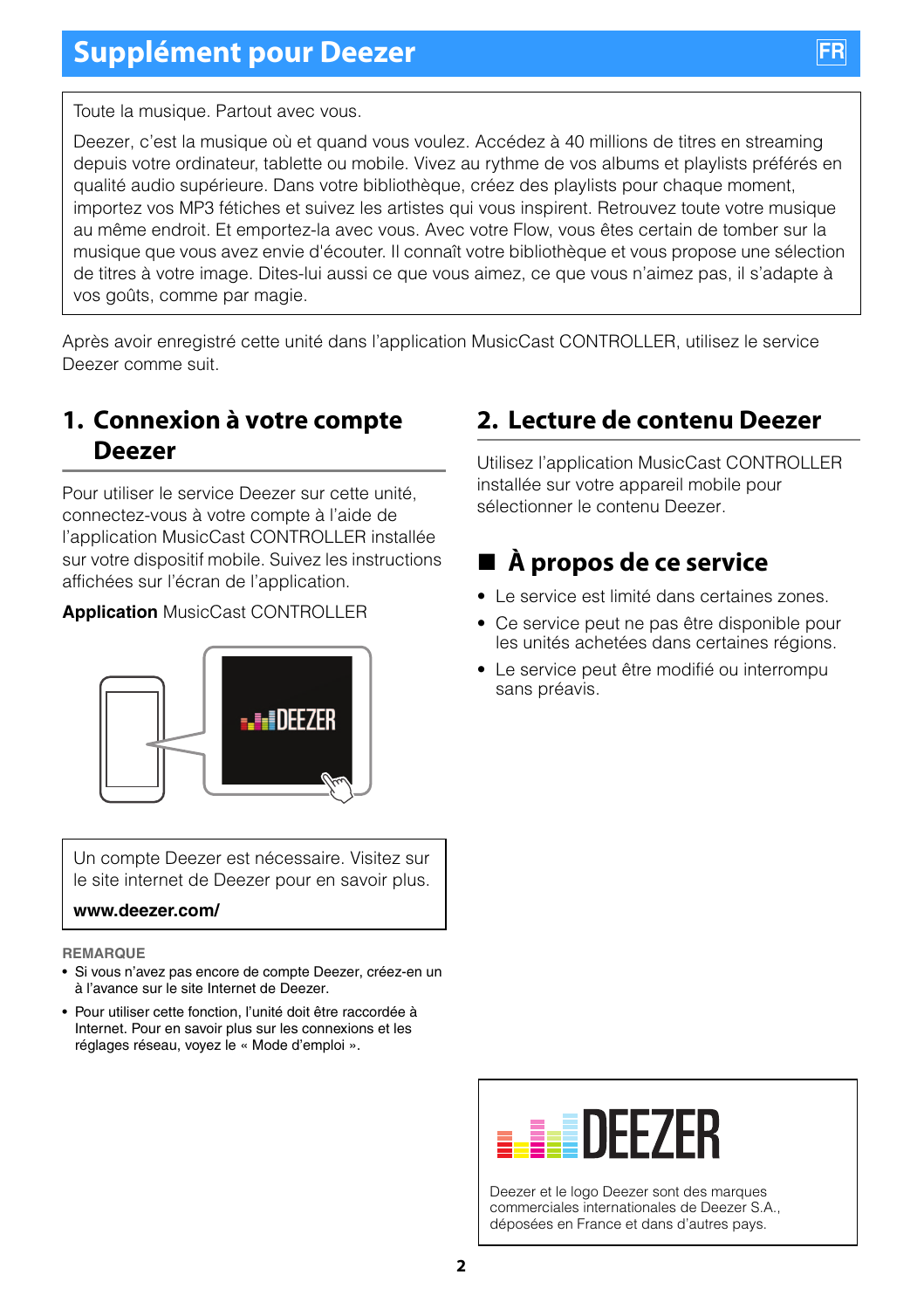# **Ergänzung für Deezer**



Musik, die du liebst. Überall und jederzeit.

Mit Deezer kannst du deine Musik hören, wo immer du bist und egal wann du möchtest. Durchstöbere über 40 Millionen Titel auf deinem Computer, Tablet oder Smartphone. Behalte all deine Musik an einem Ort und nimm deine gesamte Bibliothek überall hin mit. Erstelle deine Playlists für jede Gelegenheit, importiere deine Lieblings-MP3s und folge deinen Lieblingskünstlern. Mit dem verlustfreien Stream hörst du deine Musik in voller Brillianz. Eins ist sicher: Du bekommst die Musik, die dir gefällt, wenn du Flow startest. Flow kennt deinen Musikgeschmack und wählt die Tracks aus, die du hören willst. Sag Flow, was dir gefällt und was nicht - er lernt dazu und passt sich deinen Vorlieben an - wie von Zauberhand.

Nach der Registrierung dieses Geräts in der App MusicCast CONTROLLER nutzen Sie den Deezer-Service wie nachstehend beschrieben.

### **1. Anmelden im Deezer-Konto**

Zur Benutzung des Deezer Dienstes auf diesem Gerät melden Sie sich über die auf Ihrem Mobilgerät installierte MusicCast CONTROLLER App mit Ihrem Konto an. Folgen Sie den Anweisungen auf dem App-Bildschirm.

**App** MusicCast CONTROLLER



Ein Deezer-Konto wird benötigt.

Für Einzelheiten Besuchen Sie die Deezer-Website.

#### **www.deezer.com/**

**HINWEIS**

- Falls Sie noch kein Deezer-Konto besitzen melden Sie sich bitte zunächst auf der Deezer-Website an.
- Um diese Funktion zu nutzen, muss das Gerät mit dem Internet verbunden sein. Einzelheiten zu den Anschlüssen und Netzwerkeinstellungen erfahren Sie in der "Bedienungsanleitung".

### **2. Wiedergabe von Deezer-Inhalt**

Wählen Sie den Deezer-Gehalt mit der auf Ihrem Mobiltelefon installierten App MusicCast CONTROLLER.

# **Über diesen Service**

- Der Service ist auf bestimmte Gebiete beschränkt.
- Für in gewissen Gebieten gekaufte Geräte ist der Service möglicherweise nicht verfügbar.
- Der Service kann ohne Vorankündigung geändert oder eingestellt werden.



Deezer und Deezer Logo sind in Frankreich und anderen Ländern eingetragene internationale Warenzeichen von Deezer S.A.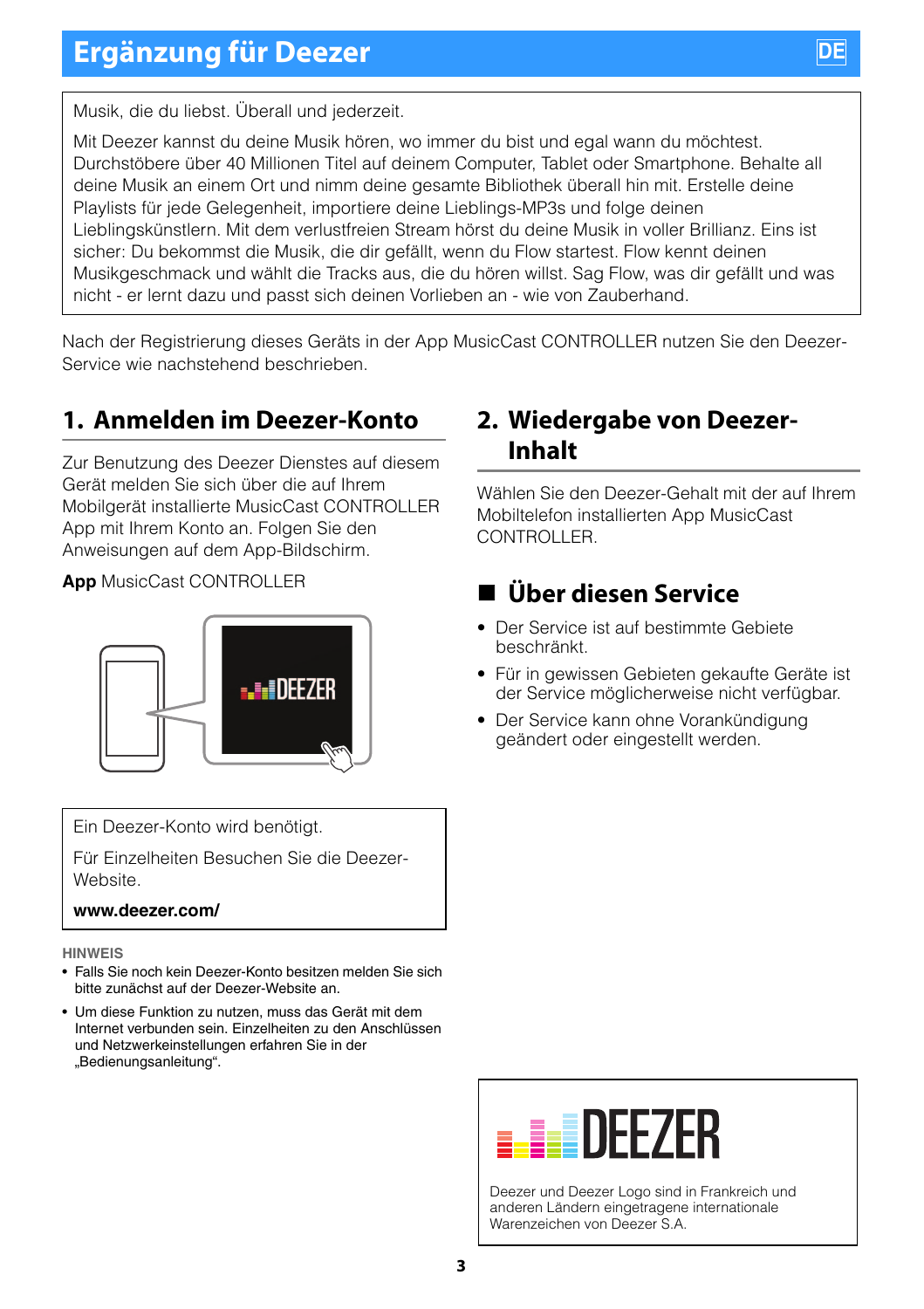

Helt enkelt musiken du gillar. Varsomhelst.

Deezer gör att du kan lyssna på din musik varsomhelst och närsomhelst. Utforska över 40 miljoner låtar i datorn, surfplattan eller mobilen. Samla all musik på ett ställe, och ta med dig hela ditt musikbiblioteket överallt. Förstärk ditt liv nu på en gång med rätt låtar. Skapa spellistor för alla tillfällen, importera dina bästa mp3-filer , och följ artisterna du gillar. Hör varenda detalj när musiken streamas i HQ. Du kan vara säker på att få höra all din favoritmusik när Flow får bestämma. Den kan ditt bibliotek och väljer låtarna som du vill höra. Låt Flow veta vad du gillar och inte gillar och den anpassar sig efter det, som genom trolleri!

Efter registrering av denna enhet i MusicCast CONTROLLER-appen, använd Deezer-tjänsten enligt följande.

### **1. Deezer konto inloggning**

För att börja använda Deezer tjänsten på den här enheten, logga in på ditt konto med appen MusicCast CONTROLLER som är installerad på din mobila enhet. Följ instruktionerna på skärmen i appen.

#### **Appen** MusicCast CONTROLLER



Ett Deezer-konto krävs. Besök webbplatsen för Deezer för detaljer.

#### **www.deezer.com/**

**ANMÄRKNING**

- Om du inte har en Deezer konto, registrera ditt konto på webbplatsen för Deezer i förväg.
- För att använda denna funktion, måste denna enhet vara ansluten till Internet. För detaljer om anslutningar och nätverksinställningar, se "Bruksanvisning".

### **2. Uppspelning av Deezerinnehåll**

Använd MusicCast CONTROLLER-appen installerad på din mobila enhet för att välja Deezer innehåll.

# **Angående denna tjänst**

- Tjänsten är begränsad till vissa områden.
- Denna tjänst kanske inte är tillgänglig för enheter inköpta i vissa regioner.
- Denna tjänst kan avbrytas utan förvarning.



Deezer och Deezer logotypen är internationella varumärken som tillhör Deezer S.A., registrerat i Frankrike och andra länder.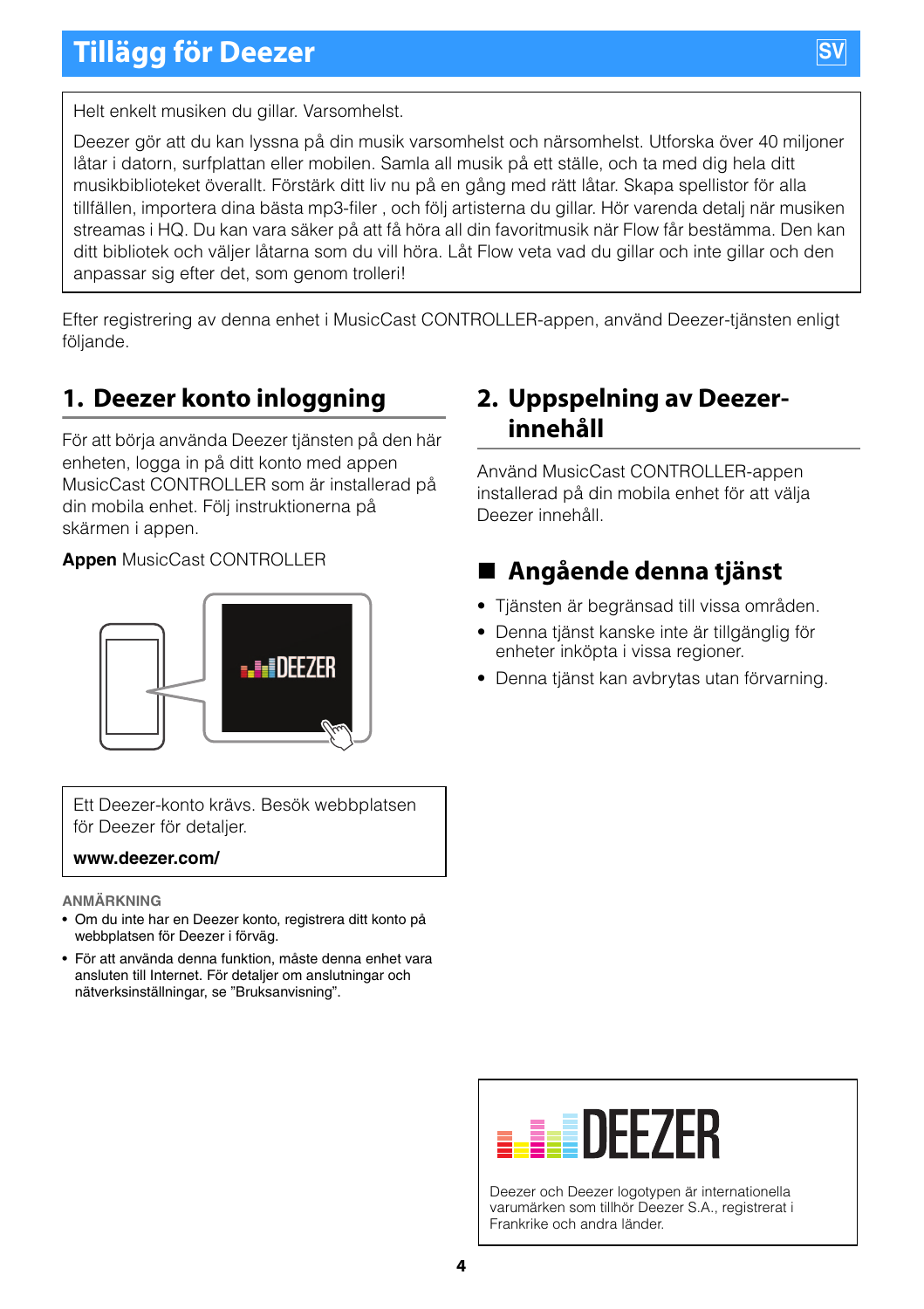Tutta la tua musica preferita. Sempre con te.

Deezer ti permette di ascoltare la tua musica preferita dove vuoi e quando vuoi. Scegli tra oltre 40 milioni di brani e ascolta sul tuo computer, tablet, o smartphone. La tua musica sarà tutta nello stesso posto, e potrai portare con te tutta la musica che vuoi. Scegli tu la colonna sonora della tua giornata. Crea playlist per ogni momento, importa i tuoi mp3, e segui l'attività dei tuoi artisti preferiti. Ascolta tutti i dettagli della tua musica con audio in alta qualità. Con il tuo Flow, ascolti tutta la musica che ami. Flow conosce la tua libreria e seleziona per te brani che vuoi ascoltare. Dì a Flow cosa ti piace e cosa non ti piace e si adatterà ai tuoi gusti, come per magia.

Dopo aver registrato questa unità nell'app MusicCast CONTROLLER, utilizzare il servizio Deezer come segue.

### **1. Accesso all'account Deezer**

Per iniziare a utilizzare il servizio Deezer sull'unità, accedere al proprio account mediante l'app MusicCast CONTROLLER installata sul dispositivo mobile e attenersi alle istruzioni che appaiono sulla schermata dell'app.

**App** MusicCast CONTROLLER



È richiesto un account Deezer. Visita il sito web Deezer per dettagli.

#### **www.deezer.com/**

**NOTA**

- Se non si possiede un account Deezer, aprirne uno prima registrandosi sul sito web Deezer.
- Per utilizzare questa funzione, l'unità deve essere collegata a Internet. Per maggiori dettagli sui collegamenti e le impostazioni di rete, consultare "Manuale di istruzioni".

### **2. Riproduzione del contenuto di Deezer**

Utilizzare l'app MusicCast CONTROLLER installata sul proprio dispositivo mobile per selezionare il contenuto Deezer.

## **Informazioni su questo servizio**

- Il servizio è limitato ad alcune aree.
- Questo servizio potrebbe non essere disponibile per unità acquistate in alcune regioni.
- Il servizio potrebbe cambiare o essere interrotto senza preavviso.



Deezer e il logo Deezer sono marchi di fabbrica internazionali depositati di Deezer S.A., in Francia e negli altri Paesi.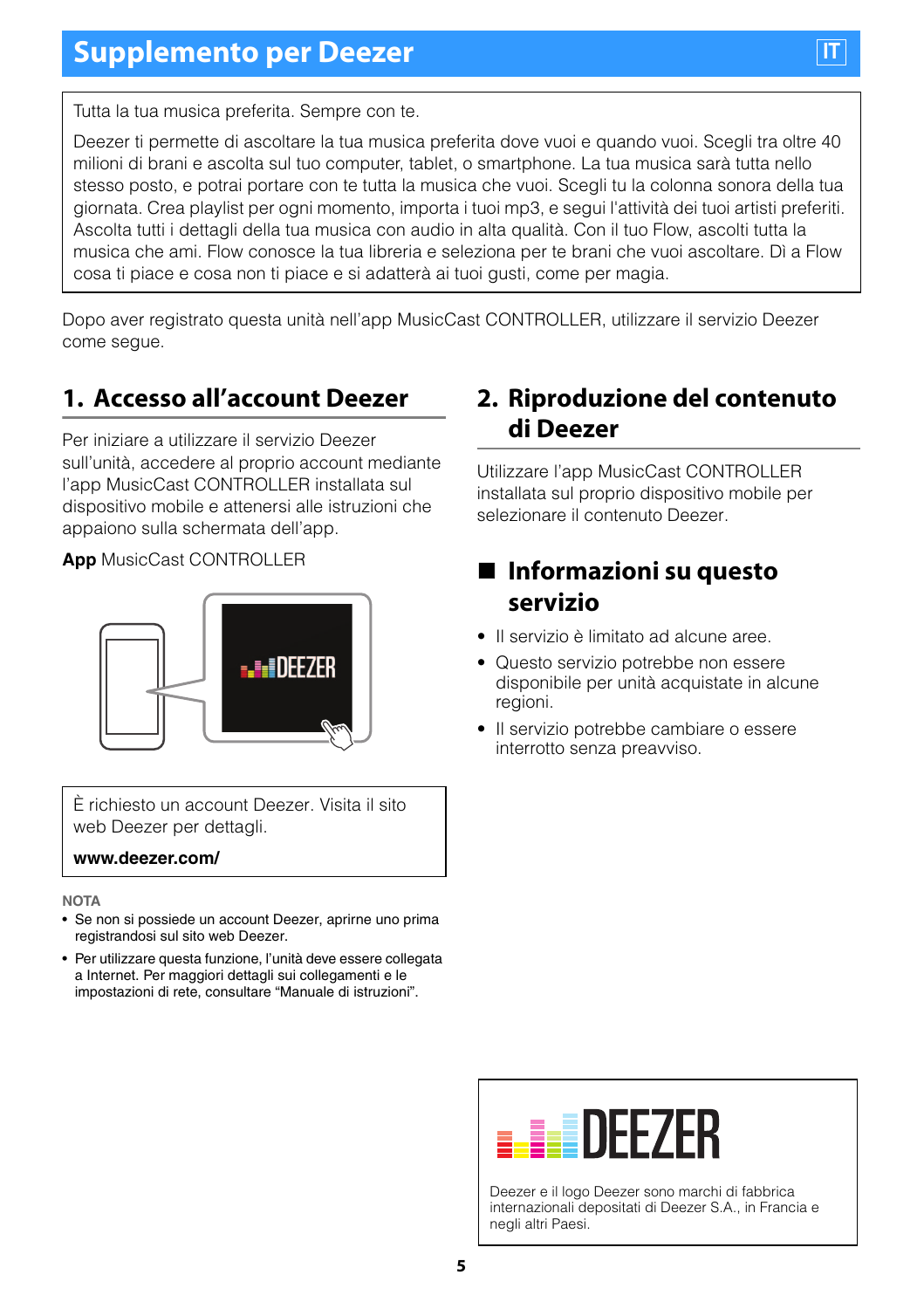Toda la música. Donde vayas.

Deezer te permite escuchar tu música en cualquier momento y lugar. Accede a 40 millones de canciones desde tu ordenador, tableta, o móvil. Guarda toda tu música en un solo lugar, y lleva toda tu biblioteca musical contigo. En tu biblioteca, crea las playlists para cada ocasión, importa tus MP3s favoritos, y sigue a los artistas que más te gustan. Escucha cada detalle con la música en alta calidad de audio. Gracias a Flow, tendrás asegurado el acceso a toda la música que más te gusta. Flow conoce tu biblioteca musical y selecciona las canciones que quieres escuchar. Dile a Flow lo que te gusta y lo que no--- ¡Él sabrá qué hacer! ;)

Después de registrar esta unidad en la aplicación MusicCast CONTROLLER, utilice el servicio Deezer del modo que se indica a continuación.

## **1. Inicio de sesión de cuenta de Deezer**

Para comenzar a utilizar el servicio de Deezer en esta unidad, inicie sesión en su cuenta usando la aplicación MusicCast CONTROLLER instalada en su dispositivo móvil. Siga las instrucciones en la pantalla de la aplicación.

#### **Aplicación** MusicCast CONTROLLER



Se necesita una cuenta de Deezer. Visite el sitio web de Deezer para obtener más información.

#### **www.deezer.com/**

**NOTA**

- Si no tiene una cuenta de Deezer, registre su cuenta en el sitio web de Deezer de antemano.
- Para utilizar esta función, esta unidad debe estar conectada a Internet. Para ver información detallada sobre las conexiones y los ajustes de red, consulte "Manual de Instrucciones".

### **2. Reproducción del contenido de Deezer**

Utilice la aplicación MusicCast CONTROLLER instalada en su dispositivo móvil para seleccionar el contenido de Deezer.

# **Acerca de este servicio**

- El servicio está limitado a determinadas áreas.
- Es posible que este servicio no esté disponible en unidades adquiridas en determinadas regiones.
- El servicio podría modificarse o interrumpirse sin previo aviso.



Deezer y el logotipo de Deezer son marcas comerciales internacionales de Deezer S.A., registradas en Francia y en otros países.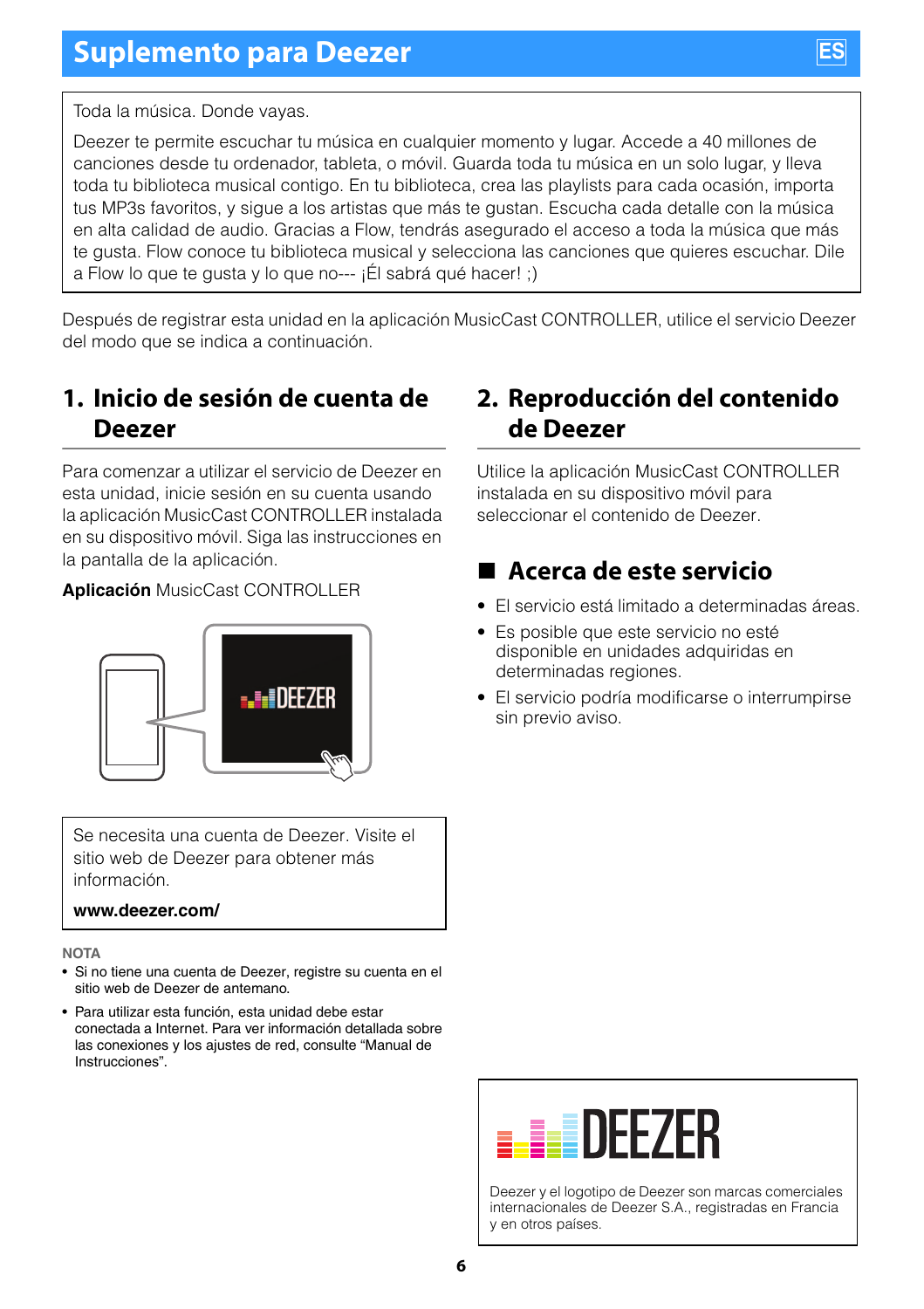

Simpelweg de muziek waar je van zult houden. Waar je ook gaat.

Deezer laat je luisteren naar je muziek waar en wanneer je dat wilt. Ontek meer dan 40 miljoen nummers op je computer, tablet of mobiel. Verzamel al je muziek in één plaats en neem je ganse platenkast met je mee. Vul je bibliotheek aan door het creëren van afspeellijsten op elk moment, importeer je MP3 bestanden en volg de artiesten die je inspireren. Hoor elk detail van je muziek dankzij de hoge kwaliteit. Je zal gegarandeerd geweldige nummers horen eenmaal je Flow aan het werk zet. Het kent perfect je bibliotheek en selecteert aan de hand daarvan de nummers die je wilt horen. Vertel Flow waar je van houdt en waar niet van en aan de hand daarvan krijg je de ideale nummers voorgeschoteld!

Nadat u dit toestel heeft geregistreerd in de MusicCast CONTROLLER app, kunt u als volgt Deezer gebruiken.

### **1. Bij Deezer-account aanmelden**

Om de Deezer-dienst op dit product te gebruiken, moet u zich aanmelden bij de account die gebruikmaakt van de MusicCast CONTROLLER app die is geïnstalleerd op uw mobiele apparaat. Volg de instructies op het scherm van de app.

MusicCast CONTROLLER **app**



U heeft hiervoor een Deezer account nodig. Bezoek de website van Deezer voor details.

#### **www.deezer.com/**

**OPMERKING**

- Als u geen Deezer-account hebt, registreer dan vooraf uw account op de website van Deezer.
- Om deze functie te gebruiken, moet dit toestel verbinding hebben met internet. Raadpleeg "Gebruiksaanwijzing" voor details over verbindingen en netwerkinstellingen.

### **2. Weergeven van materiaal van Deezer**

Gebruik de MusicCast CONTROLLER app op uw mobiele apparaat om het Deezer materiaal te selecteren.

### **Over deze dienst**

- Gebruik is beperkt tot bepaalde gebieden.
- De dienst is mogelijk niet beschikbaar voor toestellen die in bepaalde gebieden zijn aangeschaft.
- De dienst kan zonder kennisgeving worden gewijzigd of stopgezet.



Deezer en het Deezer-logo zijn internationale handelsmerken van Deezer S.A., geregistreerd in Frankrijk en andere landen.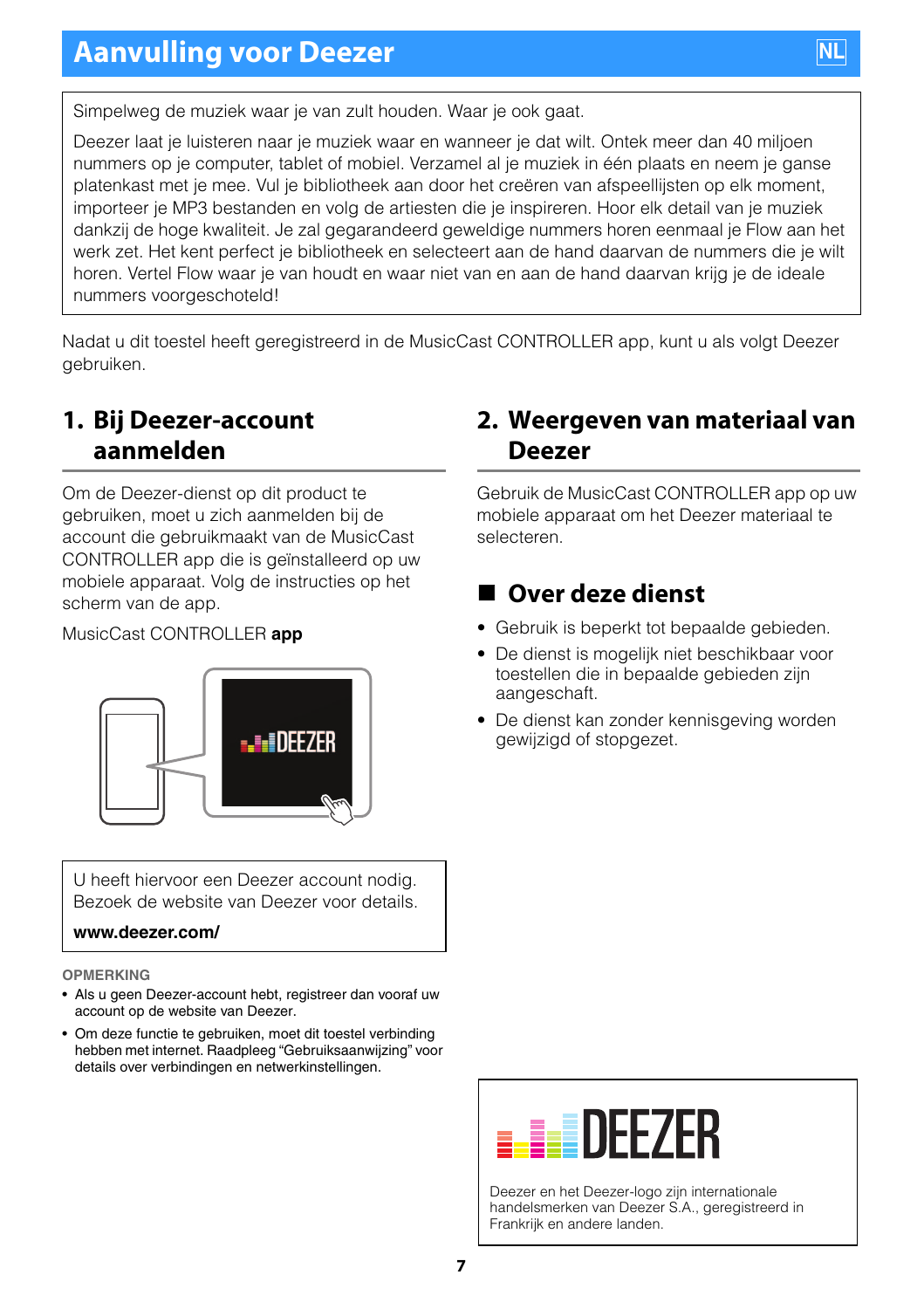Просто ваша любимая музыка. Всегда с вами.

Deezer позволяет вам слушать музыку везде и всегда. Откройте для себя более 40 млн треков на своем компьютере, планшете или смартфоне. Храните всю свою музыку в одном месте и носите с собой всю библиотеку повсюду. Сделайте свою жизнь более насыщенной с помощью идеально подходящих треков, прямо сейчас. Создавайте плейлисты по любому поводу, импортируйте свои любимые MP3-файлы и следите за творчеством своих любимых исполнителей. Слушайте каждую ноту своей музыки в высоком качестве. С Flow вы обязательно получите только ту музыку, которую вы любите. Flow знает вашу музыкальную библиотеку и выбирает только те треки, которые вы хотите послушать. Расскажите нам о том, что вам нравится и не нравится, и Flow будет подстраиваться под ваши вкусы, как по волшебству!

После регистрации данного аппарата с помощью приложения MusicCast CONTROLLER можно использовать службу Deezer следующим образом.

#### **1. Вход в учетную запись Deezer**

Чтобы использовать службу Deezer на данном аппарате, войдите в свою учетную запись с помощью приложения MusicCast CONTROLLER, установленного на вашем мобильном устройстве. Следуйте инструкциям на экране приложения.

#### **Приложения** MusicCast CONTROLLER



Наличие учетной записи Deezer обязательно. Подробные сведения см. на веб-сайте Deezer.

#### **www.deezer.com/**

**ПРИМЕЧАНИЕ**

- Если у вас нет учетной записи Deezer, зарегистрируйте ее на веб-сайте Deezer заранее.
- Для использования этой функции аппарат должен быть подключен к Интернету. Подробнее о подключениях и настройках сети см. в "Инструкция по эксплуатации".

#### **2. Воспроизведение контента Deezer**

С помощью приложения MusicCast CONTROLLER, установленного на вашем мобильном устройстве, выберите контент Deezer.

### **О данной службе**

- Служба имеет территориальные ограничения.
- Данная служба может быть недоступна для аппаратов, приобретенных в определенных регионах.
- Служба может быть изменена или прекращена без уведомления.



Deezer и логотип Deezer являются международными товарными знаками компании Deezer S.A., зарегистрированными во Франции и других странах.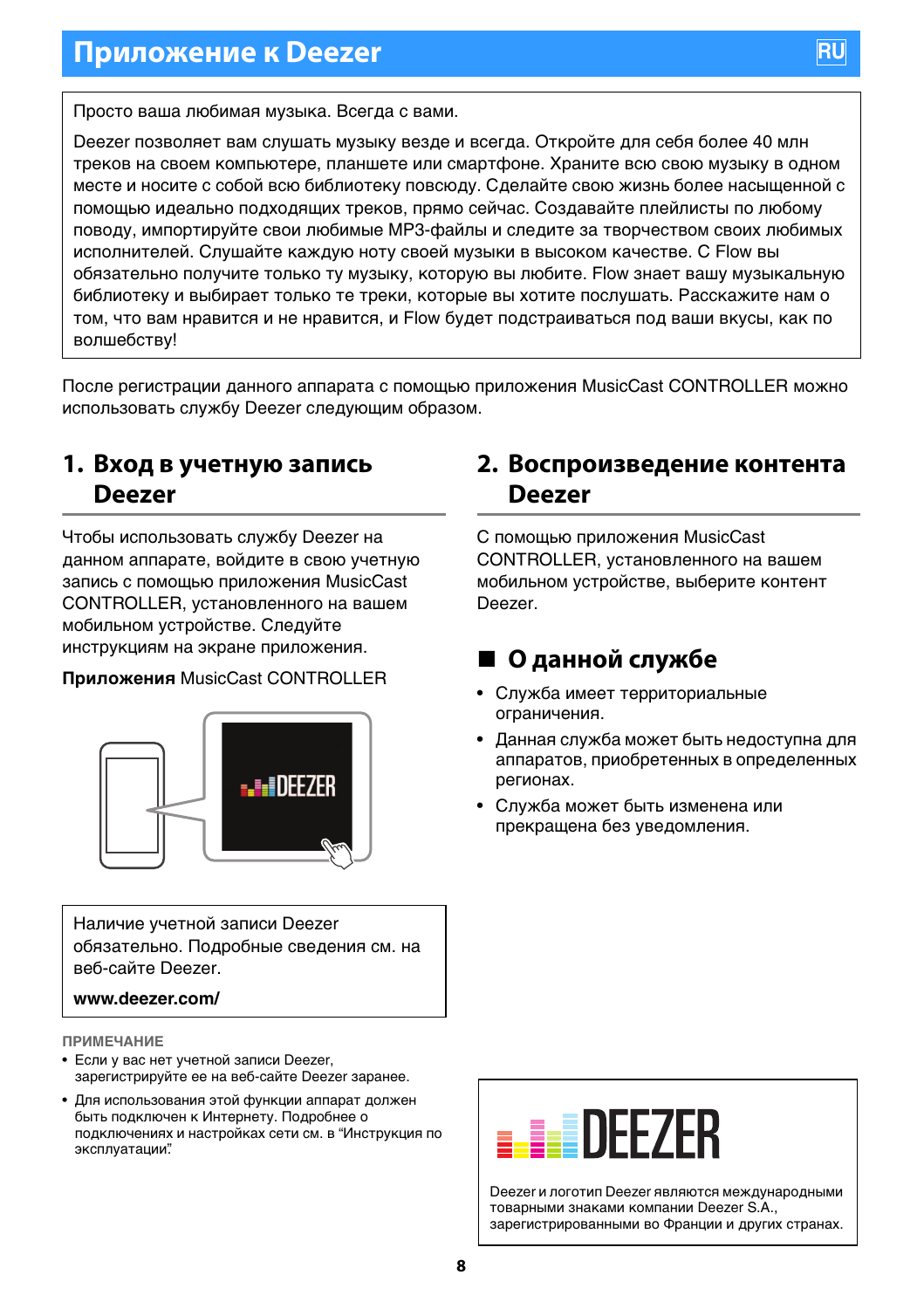Toda música que você ama. Aonde quer que você vá.

Deezer permite que você escute música onde e quando quiser. Explore mais de 40 milhões de faixas no seu computador, tablet ou celular. Tenha toda sua música em um só lugar, e leve sua biblioteca com você a todos os lugares. Amplifique sua vida com as faixas certas, agora mesmo. Crie playlists para cada ocasião, importe seus MP3s favoritos, e siga os artistas que você ama. Ouça cada detalhe com streaming de áudio em alta qualidade. É certo de que o Flow só vai lhe sugerir músicas que você vai amar. O recurso tem acesso à sua biblioteca e às músicas que você realmente quer ouvir. Conte ao Flow o que gosta e não gosta e melhore ainda mais as suas recomendações. É pura mágica!

Depois de registrar esta unidade no aplicativo MusicCast CONTROLLER, use o serviço Deezer da seguinte maneira.

### **1. Início de sessão da conta Deezer**

Para começar a utilizar o serviço Deezer nesta unidade, inicie sessão na sua conta utilizando a aplicação MusicCast CONTROLLER instalada no seu dispositivo móvel. Siga as instruções na tela do aplicativo.

#### **Aplicativo** MusicCast CONTROLLER



É necessária uma conta Deezer. Para obter detalhes visite o site da Deezer.

#### **www.deezer.com/**

**OBSERVAÇÃO**

- Se você não tiver uma conta Deezer, registre sua conta no site da Deezer com antecedência.
- Para utilizar esta função, a unidade tem de estar ligada à Internet. Para detalhes sobre conexões e configurações de rede, consulte "Manual do Proprietário"

### **2. Reprodução de conteúdo Deezer**

Use o aplicativo MusicCast CONTROLLER instalado em seu dispositivo móvel para selecionar o conteúdo Deezer.

# **Sobre este serviço**

- O serviço é limitado a determinadas áreas.
- Este serviço pode não estar disponível para unidades compradas em algumas regiões.
- O serviço pode ser alterado ou descontinuado sem aviso prévio.



O logotipo Deezer e Deezer são marcas comerciais internacionais da Deezer S.A., registradas na França e em outros países.